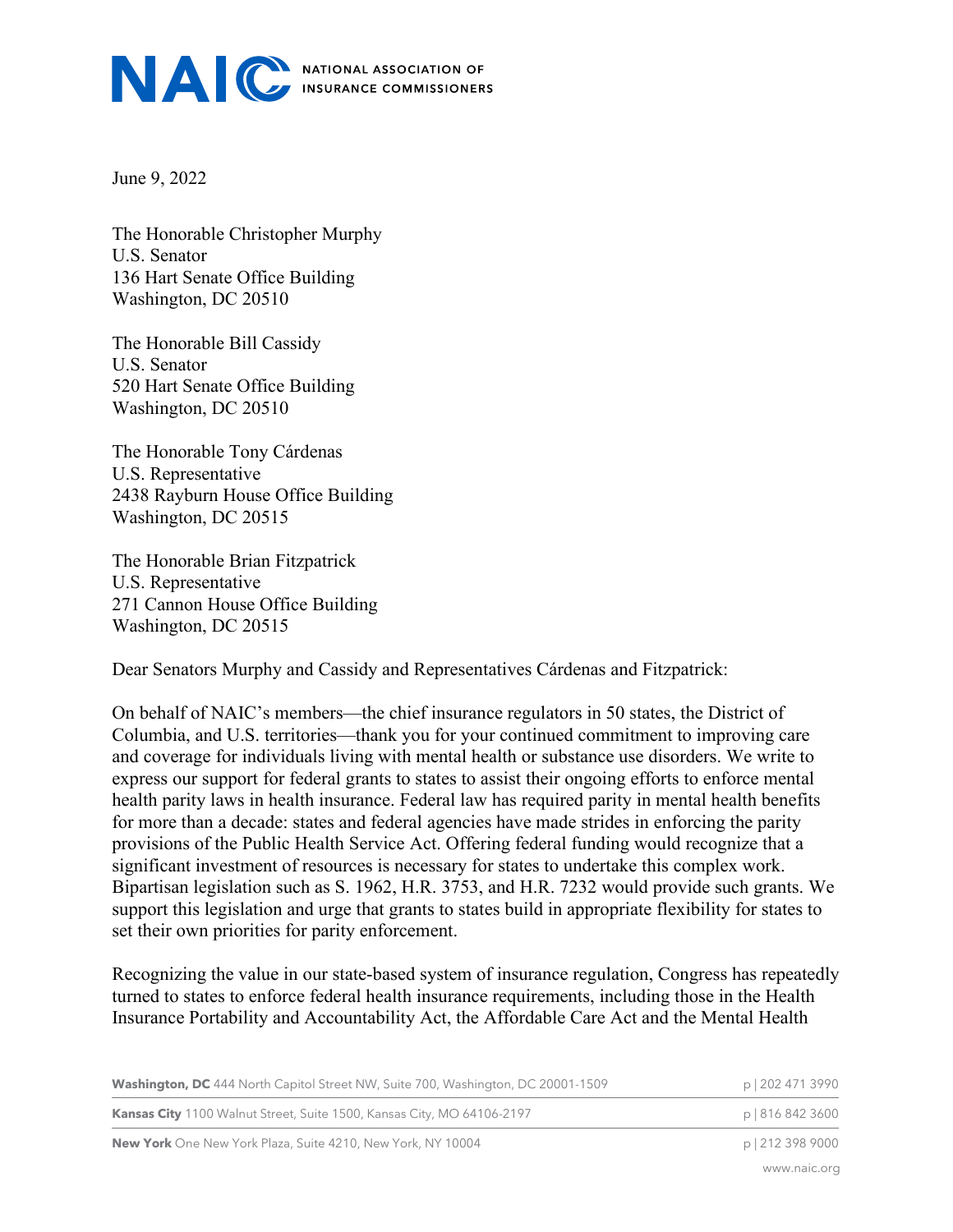Parity and Addiction Equity Act. This approach has worked well as state regulators can closely monitor their markets, respond as needed, and extend the capacity of federal regulators. State enforcement, though, requires resources and funding that is not automatically attached to the enforcement authority granted in these federal laws.

The time is right to provide states with funds to support mental health parity enforcement. The need for mental health services has grown considerably since the passage of MHPAEA in 2008 and has accelerated rapidly over the years of the Covid-19 pandemic. Both states and federal agencies are stepping up their enforcement activities to ensure the promise of parity is met. Mental health parity enforcement is complex and resource intensive. It requires review of a vast amount of information by staff with very specialized knowledge. The complexity of parity enforcement has increased as the focus has shifted from more-easily measurable quantitative treatment limits to non-quantitative treatment limits (NQTLs), which requires in-depth analysis to determine parity.

State enforcement of parity laws allows state regulators to choose the enforcement activities that will be of greatest benefit to consumers. Some states have already requested comparative analyses from insurers under the provisions of the Consolidated Appropriations Act, 2021. Some states routinely review parity compliance during annual form reviews, while others use market conduct reviews to follow up on complaints. A growing number of state legislatures have required health insurers to report on their parity compliance to their state insurance regulators.

Among the states, some have developed robust staff capacity for parity compliance work, but many have limited staff resources to devote to parity and may use contractors to assist in parity reviews while they also work to build staff capabilities. Federal grants will help all participating states enhance their parity compliance efforts, but the grants should recognize that states are starting from different places and should provide flexibility to all states to build upon their current enforcement efforts.

The provisions of S. 1962, H.R. 3752, and H.R. 7232 allow states to use the funds "to implement the mental health and substance use disorder parity provisions of section 2726." This broad reference to any implementation of the parity section of the Public Health Service Act is appreciated, as it would give states appropriate latitude to use the funds in accordance with state priorities. The bills would make the grants available for five years, and this multi-year commitment would create a reliable funding source for states.

However, the bills would also require that, to be eligible for grants, states request and review comparative analyses under a specific subsection of section 2726. Since states have taken varying approaches to enforcing parity compliance, we believe this language would limit the usefulness of the grants. We urge you to allow states to qualify for the grants with implementation activities that further the intent and purpose of section 2726, not just the review of NQTL comparative analyses—this would allow states to choose their most pressing and impactful enforcement priorities. Through development and submission of proposed project plans, federal agencies administering the funding would have assurances that the funds would be used effectively.